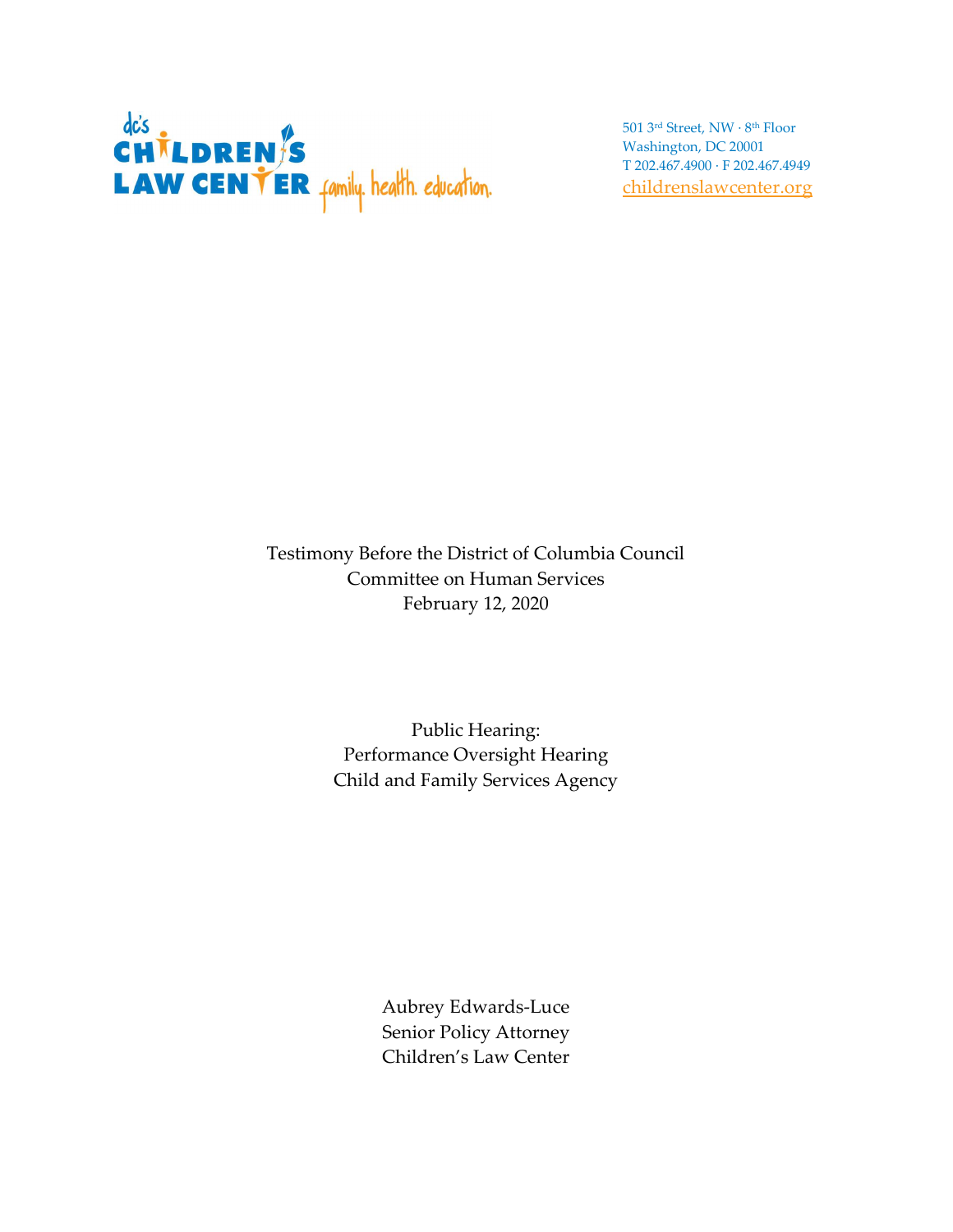## Introduction

Good morning Chairwoman Nadeau and members of the Committee on Human Services. My name is Aubrey Edwards-Luce. I am a Senior Policy Attorney at Children's Law Center<sup>1</sup>. I am testifying today on behalf of Children's Law Center, which fights so every DC child can grow up with a loving family, good health and a quality education. With nearly 100 staff and hundreds of pro bono lawyers, Children's Law Center reaches 1 out of every 9 children in DC's poorest neighborhoods – more than 5,000 children and families each year. As institutional advocates for children and youth who have come into contact with the Child and Family Services Agency (CFSA), we are committed to closely examining CFSA's performance and reporting on the state of child welfare in the District.

## The State of Child Welfare

Each year, the Committee on Human Services submits questions to CFSA to answer in advance of the Agency's performance oversight hearing. As a policy attorney, it is my job to review CFSA's responses and to look for trends, changes, and explanations that are relevant to the experiences of our clients and the Children's Law Center's Guardian ad Litem (GAL) attorneys, social workers, and investigators that support their child abuse and neglect cases. While our executive director, Judith Sandalow, provided an overview of some of the important progress and struggles that CFSA experienced during fiscal year 2019 (FY19), my testimony will discuss other

1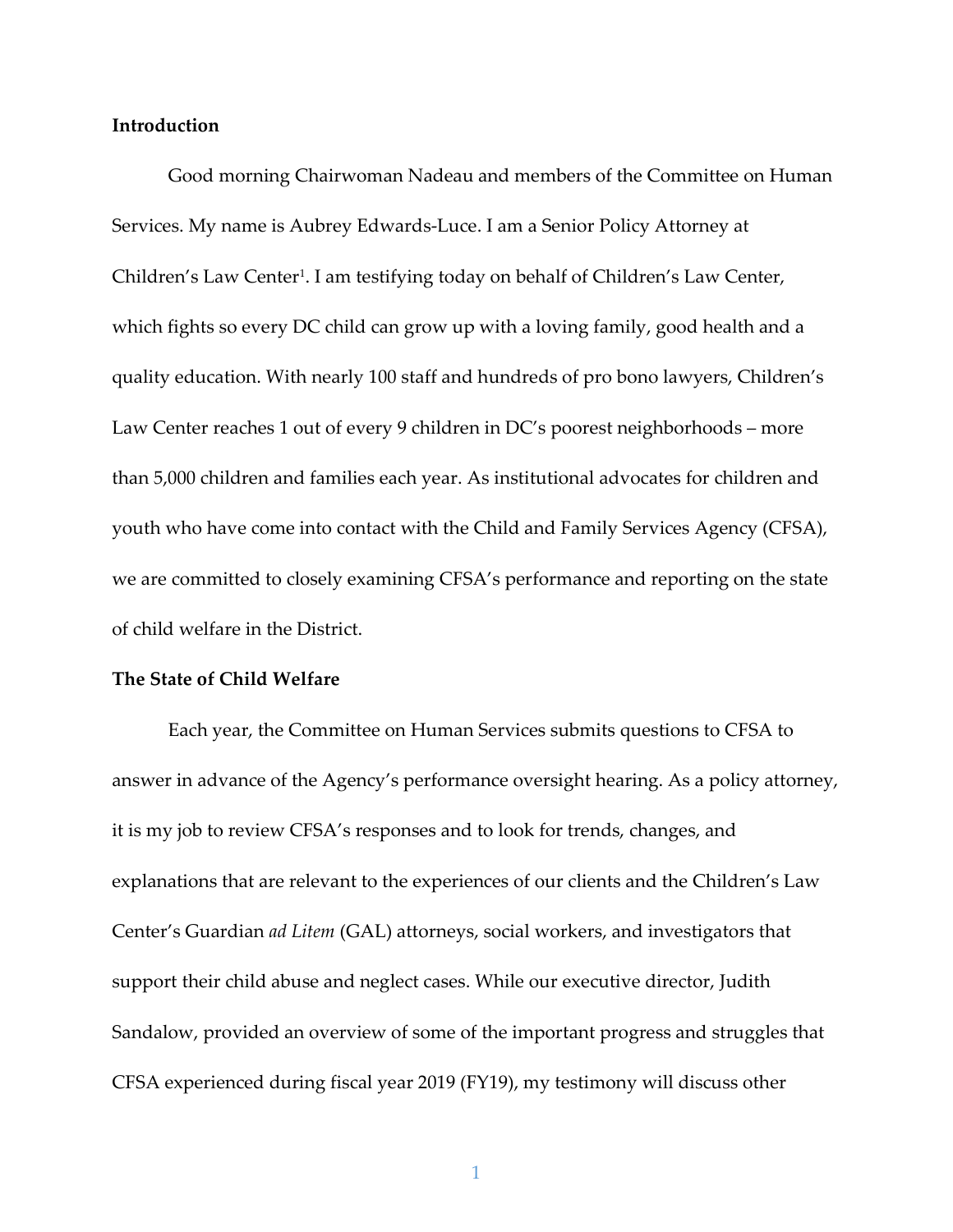issues raised by CFSA's oversight answers. Each outcome is a set of data points, each data point is a child's experience, and each child's experience with our child welfare agency impacts how they recover from the trauma that they have faced and how they succeed as members of our community.

# Positive Outcomes

Judith commented on several positive outputs that CFSA generated in FY19. While I will focus primarily on CFSA's outcomes, I would be remiss not to mention a few other positive outputs. In FY19, CFSA:

- Launched the CFSA Data Dashboard,<sup>2</sup> which provides the public access to Agency data;
- Produced two videos for children and youth about entering foster care;<sup>3</sup>
- Contracted with Children's Choice for 36 foster homes for youth with intensive needs;<sup>4</sup>
- Received at 3-year grant from Youth Villages to implement the YV LifeSet Program;<sup>5</sup> and
- Met three of its five placement array commitments pursuant to the LaShawn Exit and Sustainability Plan. <sup>6</sup>

Examining CFSA's outcomes provides the clearest picture of the CFSA's impact

on the children in its care and on whether its strategies are working..

We consider it a positive outcome that the Agency has been able to detect an increased number of youth in its care that are being or that are at risk of being sex trafficked.<sup>7</sup> In FY18, CFSA identified seven children in their care that were being sex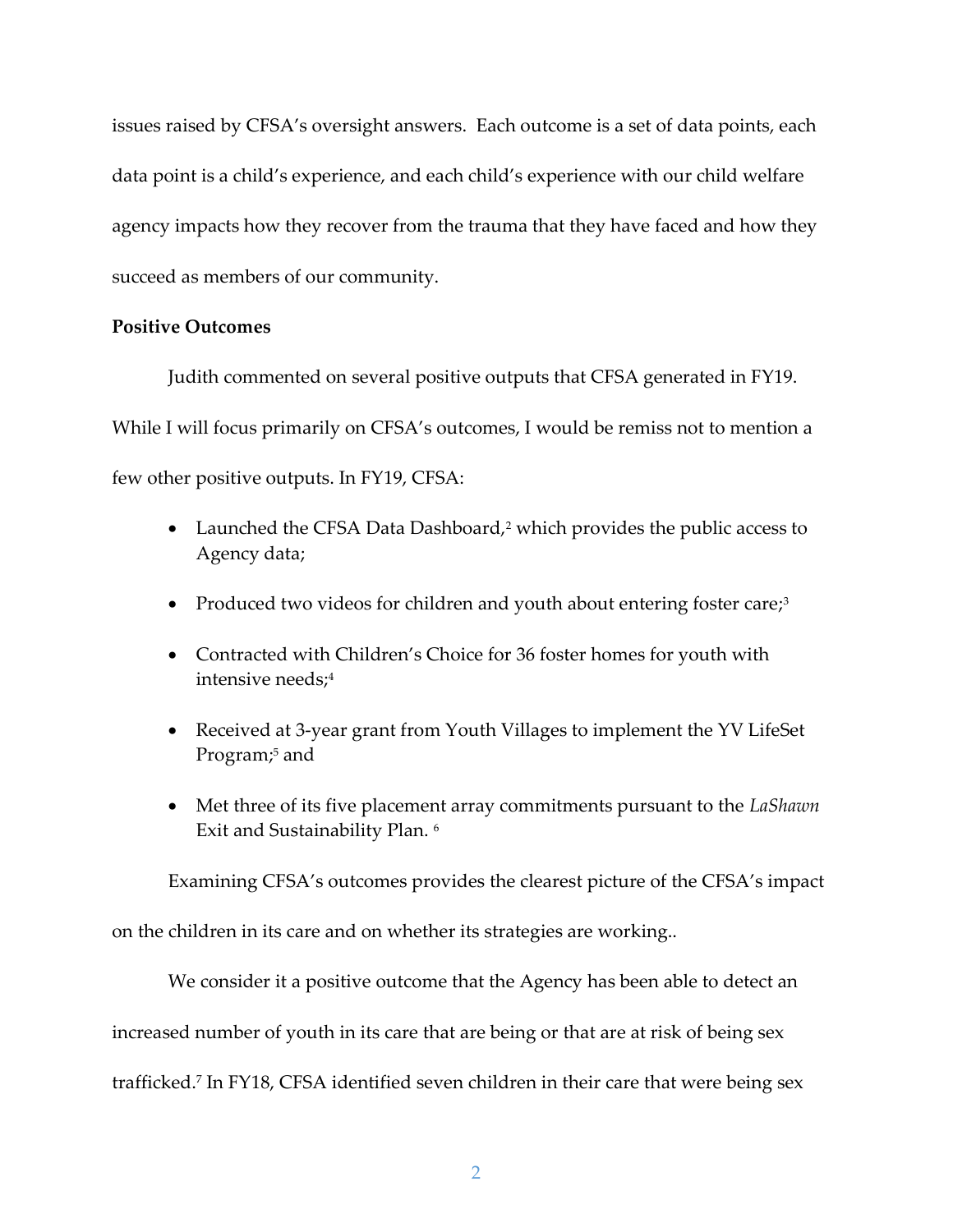trafficked or were at risk of being sex trafficked<sup>8</sup> and identified 11 youth who are being sex trafficked or who are at risk of being sex trafficked,<sup>9</sup> In the future we urgeCFSA to collect and share data that reflects the impact that it's actions are having on these youth. Specifically, it would be helpful to see employment, mental health, placement and permanency outcomes for these young people so that we can better understand the experiences of youth in care who have been or who are at risk of being commercially and sexually exploited.

# Ongoing Problems

 In past oversight hearings, we have shared our clients' experiences in order to make clear the real life impact on children that is represented by the poor outcomes that CFSA has consistently generated in the areas of placement, education, employment, and housing. This year, however, the numbers really speak for themselves and show that our clients' experiences are not unique.

As it relates to placement, CFSA had a 238% increase in the number of children who stayed overnight in the Agency. Thirteen children stayed overnight in the CFSA building during FY18 and 31 children stayed overnight at the Agency in FY19.<sup>10</sup> Children only stay overnight in the Agency when there is no foster family or other emergency placement available. But, this is not the only data which shows that CFSA has an inadequate number and array of foster families. The Agency also utilizes Sasha Bruce shelter and emergency respite to shelter youth who are awaiting a long term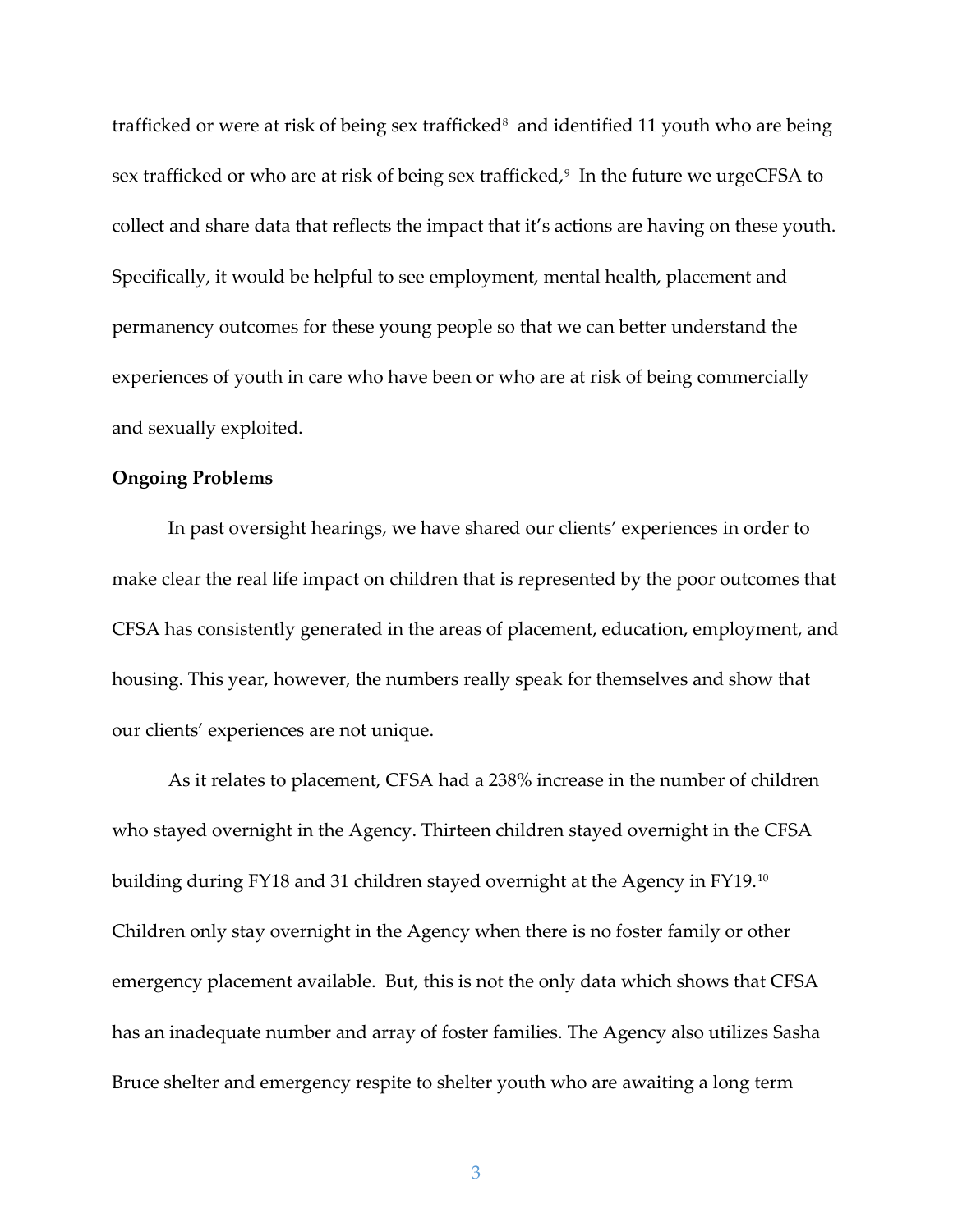placement.11 In FY19, 100 youth (i.e. approximately one in every 8 children) in CFSA's care stayed in an emergency shelter or respite home.12 CFSA also places children in the Sasha Bruce shelter while they are waiting for long-term placements. In FY18, 20 CFSA youth stayed at the Sasha Bruce shelter.<sup>13</sup> That number increased by 245% in FY19, to 49 youth.14 Taken together, the increase of children staying at CFSA overnight and the increase in the number of children who stay in emergency placement indicate that the Agency continues to struggle to obtain or identify appropriate long-term placements for the children in its care.

The outcomes related to education and employment suggest that kids in care need considerably more support. The high school graduation rate decreased from 67% in FY1815 to 56% in FY19.16 Unfortunately, CFSA only has access for grade point averages for 84 of the 186 high school aged children in its care.17 It is disturbing that the grade point average for those high school students in DC Public Schools and Prince George's County Public Schools is 1.69.18 We hope that once CFSA acquires access to the other 102 students' data, that the Agency will use an equity lens while processing the data in order to identify the causes of this poor performance and to fashion an effective solution.<sup>19</sup>

High school and college dropout rates also indicate that students have unmet needs. Nearly 10% of high school students who were in CFSA care dropped out in FY19.20 Furthermore, approximately 50% (n=19) of the 40 young people in foster care

4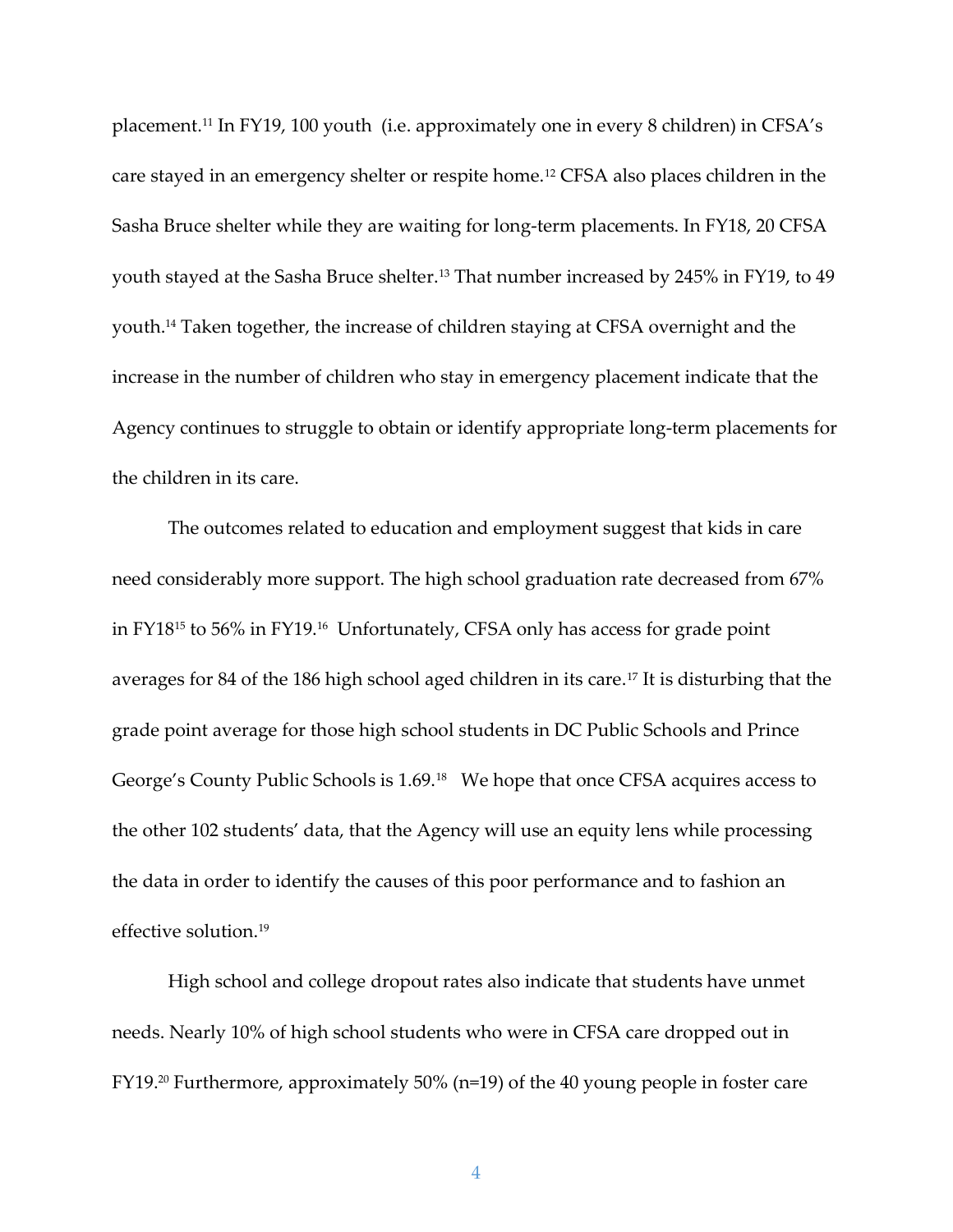who enrolled in college in FY19 dropped out.<sup>21</sup> Half of the youth who dropped out of college reportedly left college because of employment. This leads us to question how the financial support of CFSA compares to the room and board and cost of living for foster youth who are in college.

Regarding employment, the data shows that youth in care are acquiring limited workplace experience. Of the 141 youth between the ages of 18 and 21, 41 (approximately 29%) were not employed or advancing their education.22 Moreover, we are concerned about the youth's ability to gain workplace skills and maintain employment because less than half of the young people enrolled in vocational programs completed the programs.23 Because so few youth complete their programs, it is not surprising that the number of youth who were unemployed when they aged out of foster care increased between FY18 and FY19.<sup>24</sup>

We have grave concerns about lack of housing stability for youth . Although In FY18, the Agency reported that only four of 53 youth who aged out exited to unstable living arrangements.25 However, we continue to believe that the Agency improperly identifies transitional housing, college dorms, staying with friends, and DDS placements as "stable living arrangements." Also, the Agency reported that two youth aged out to DC's adult and family homelessness system, thereby requiring a referral to Virginia Williams in FY19.<sup>26</sup>

## New Problems

5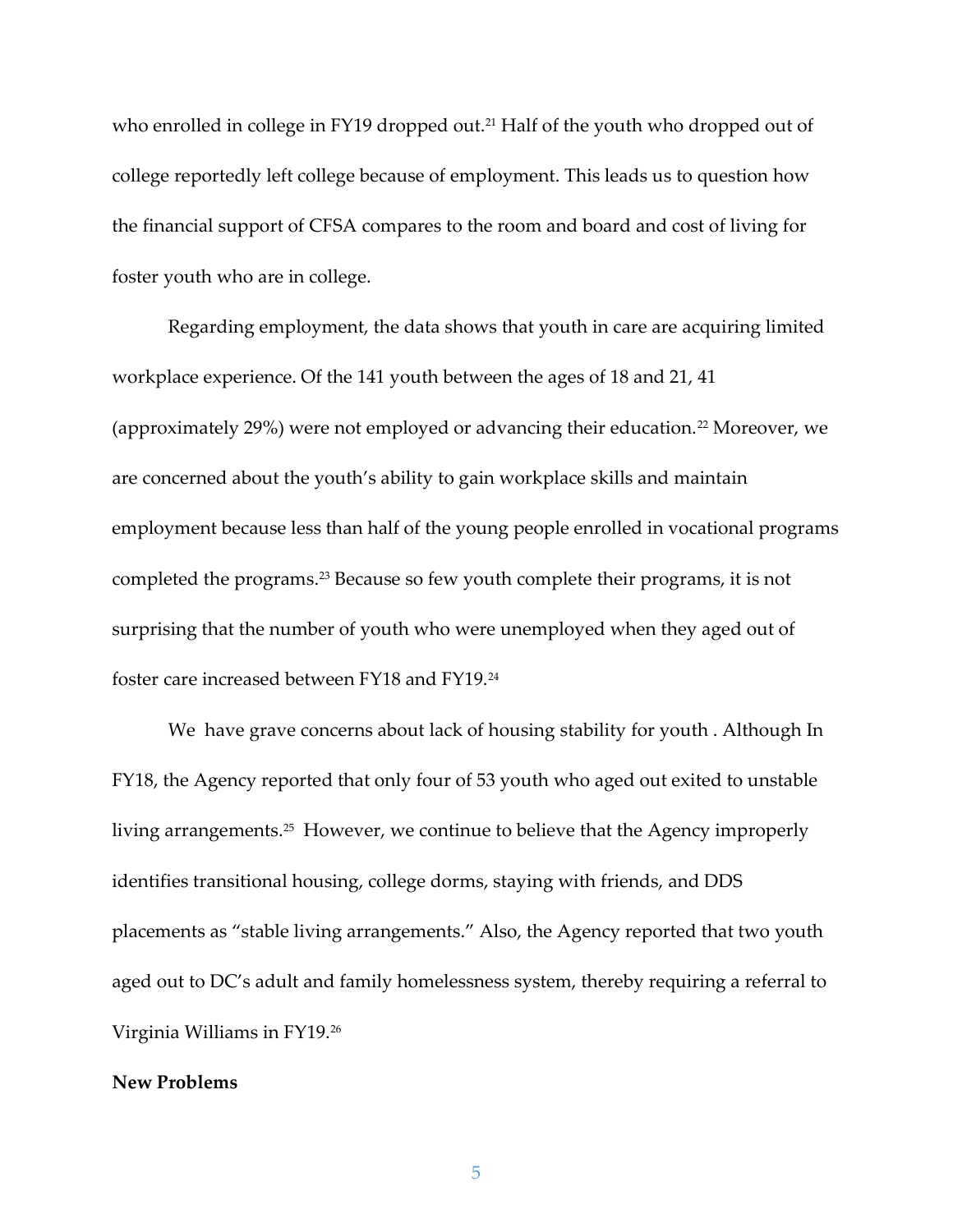CFSA's prehearing responses also exposed new areas of concerned that we hope the committee will further explore. First, the responses revealed a huge increase in the number of youth who were psychiatrically hospitalized: from 15 unique youth in FY18 to 118 unique youth in FY19. That means nearly 1 in 7 of the children in CFSA's care have been psychiatrically hospitalized. A closer look at the ages of the youth who have been psychiatrically hospitalized shows that about half of all the middle school aged youth in CFSA's care have been psychiatrically hospitalized. This finding is troubling because it involves a very high number of youth (especially of middle school aged youth) and because it involves a very intensive, but not very specific type of intervention. We hope the Committee will inquire further into the reasons for hospitalization and the experience of the youth during these hospitalizations. In response to a Committee question requesting solutions to youth staying overnight in the Agency, CFSA identifies a need for "mental health resources such as sub-acute psychiatric beds and partial hospitalization programs."27 We think this proposal is worth further exploration in the context of lowering rate of psychiatric hospitalization.

 In its discussion about changes in the Office of Youth Empowerment's Career Pathways' Program, CFSA reports that it has terminated the Career Pathways program and initiated the YV LifeSet program.28 Even in its sunsetting year, Career Pathways served 113 youth while Youth Villages served 37 during FY19. It is unclear whether the YV LifeSet program will build up its capacity such that it could serve all of the youth in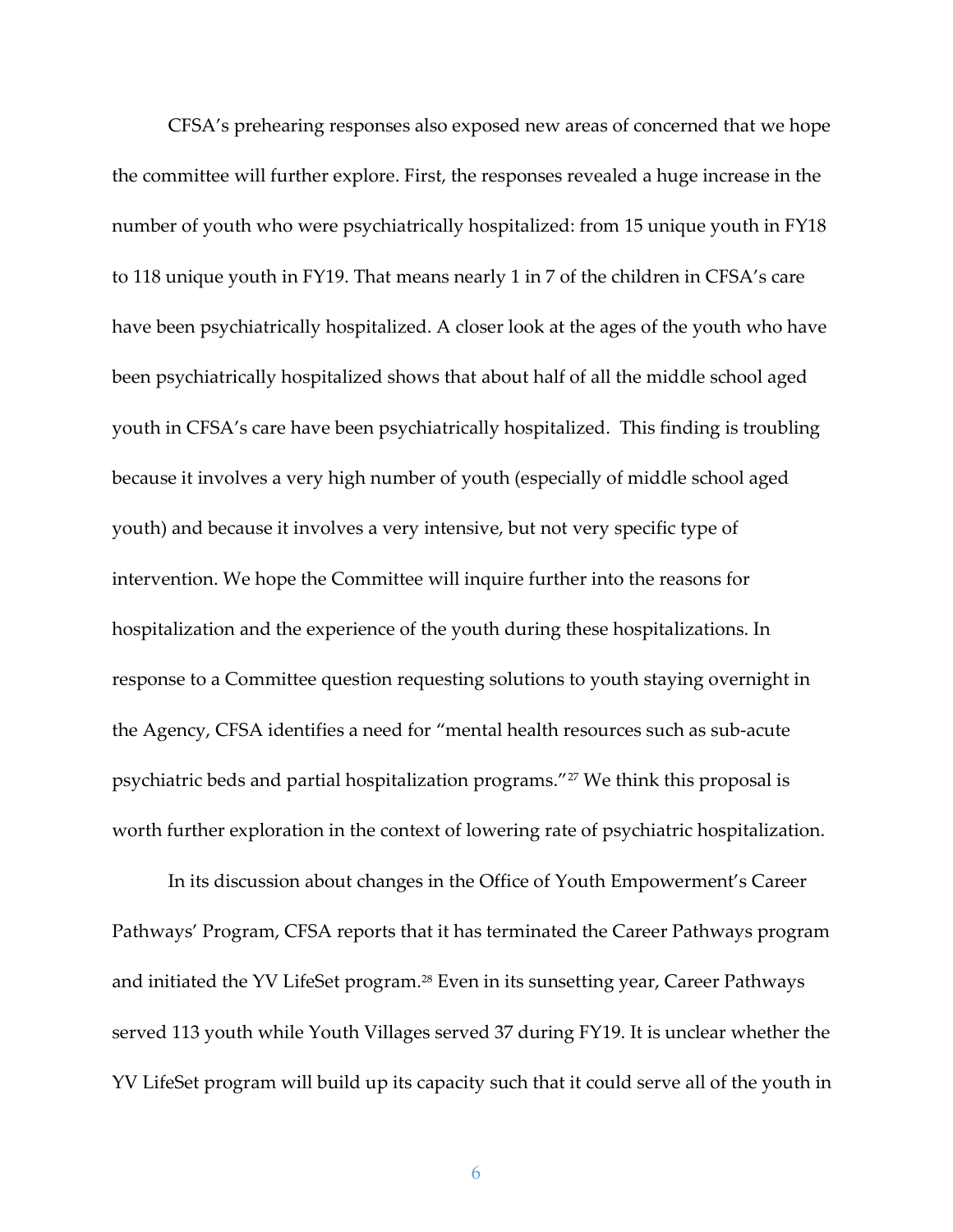care between the ages of 17 and 21 (n= 187). We hope the Committee will inquire about CFSA's plans to increase capacity or to otherwise serve the remaining children in this age group.

 One of CFSA's most important duties is to ensure that all children safely and permanently exit its care and supervision, because prolonged stays in foster care are harmful to children. Therefore, data concerning permanency outcomes are very important. According to the Agency's oversight responses, there has been a four month increase in the time it takes to finalize an adoption after the petitioner has filed her petition. In FY18, it took 10 months on average to finalize an adoption.<sup>29</sup> Whereas in FY19, it took 14 months on average.<sup>30</sup> This four month delay means that children are having to manage the uncertainty of their futures for four additional months, thereby causing an increase in their stress level.

#### Child Safety and Well-Being Ombudsperson: One Way to Do Better

As CFSA looks for ways to address these concerns and improve negative outcomes, we strongly recommend the Council and the agency work together to move forward with establishing an independent Ombudsperson focused on child safety and well-being. Although CFSA doesn't need to be the sole focus of the proposed office, we believe an independent Ombudsperson is a critical resource for children, families, kin, foster parents, child advocates, the Council, and CFSA itself as we all work together to improve outcomes for DC's most vulnerable children.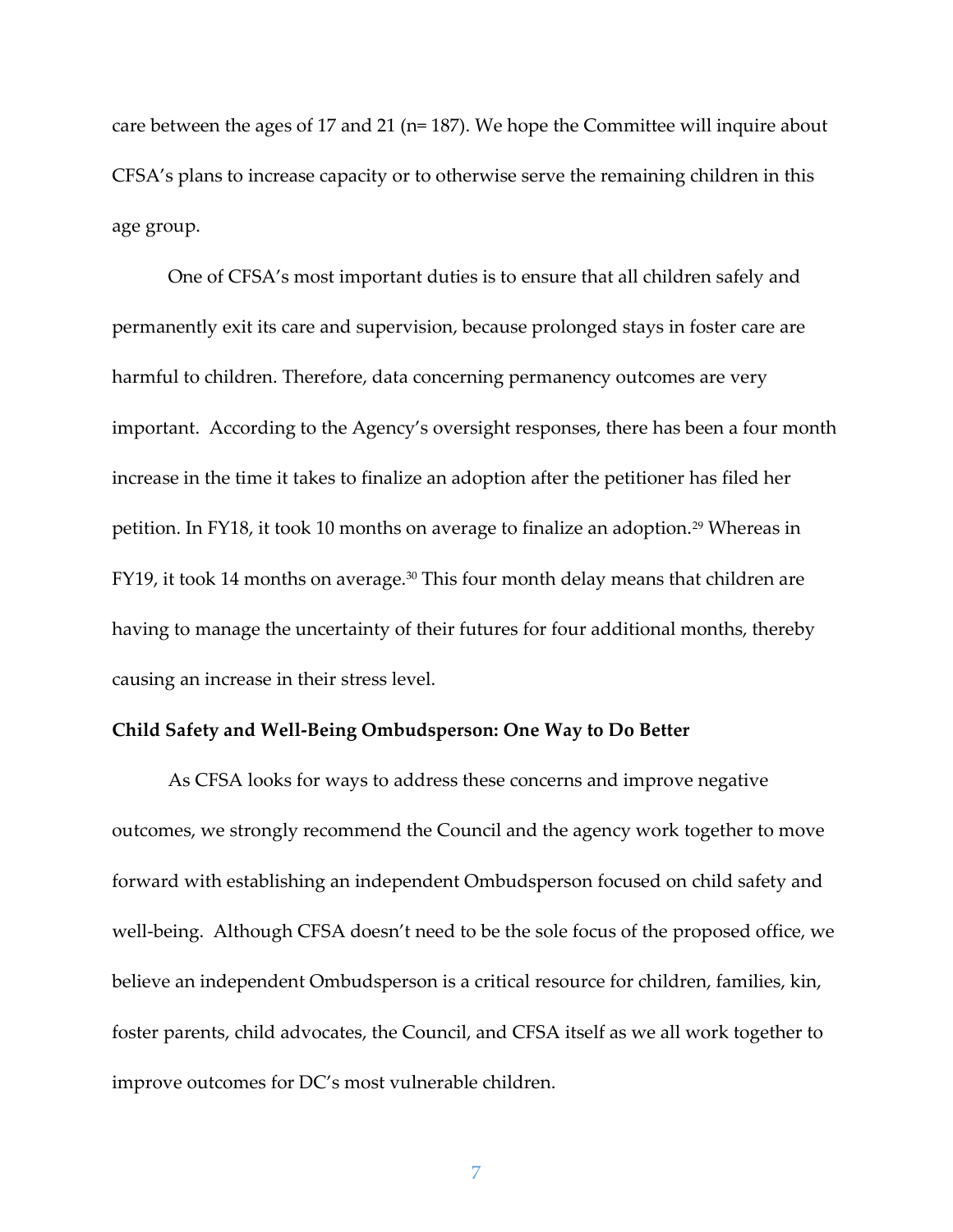CFSA's mission is not easy or straight-forward. Many of the problems CFSA is struggling with –, the lack of adequate mental health services, the lack of appropriate placements and paths forward for older youth, poor education outcomes – are the same problems child welfare agencies across the country are facing. But CFSA has one big advantage – it has a very small number of children in care and thus can focus on individualized plans and supports for each child.

An Ombudsperson can help CFSA improve outcomes in two ways. First, an Ombudsperson would give youth, families, and CFSA a neutral forum to informally work through and resolve case-level issues quickly. Using creativity and alternative dispute resolution skills, an Ombudsperson can address the unique circumstances of each case and find workable solutions, without the burdens associated with taking caselevel conflicts to court or even through the chain of command at CFSA. Second, an Ombudsperson would have the investigative capacity to consider macro-level data and analyze systemic issues affecting the functioning of the Agency. Through this function, an Ombudsperson would provide increased transparency and accountability for CFSA, which would in turn lessen reliance on the court monitor established by LaShawn A. v. Bowser.<sup>31</sup> By serving in these dual roles, an Ombudsperson can support CFSA's efforts to resolve the complex problems it faces and improve outcomes for children in CFSA's care.

# Conclusion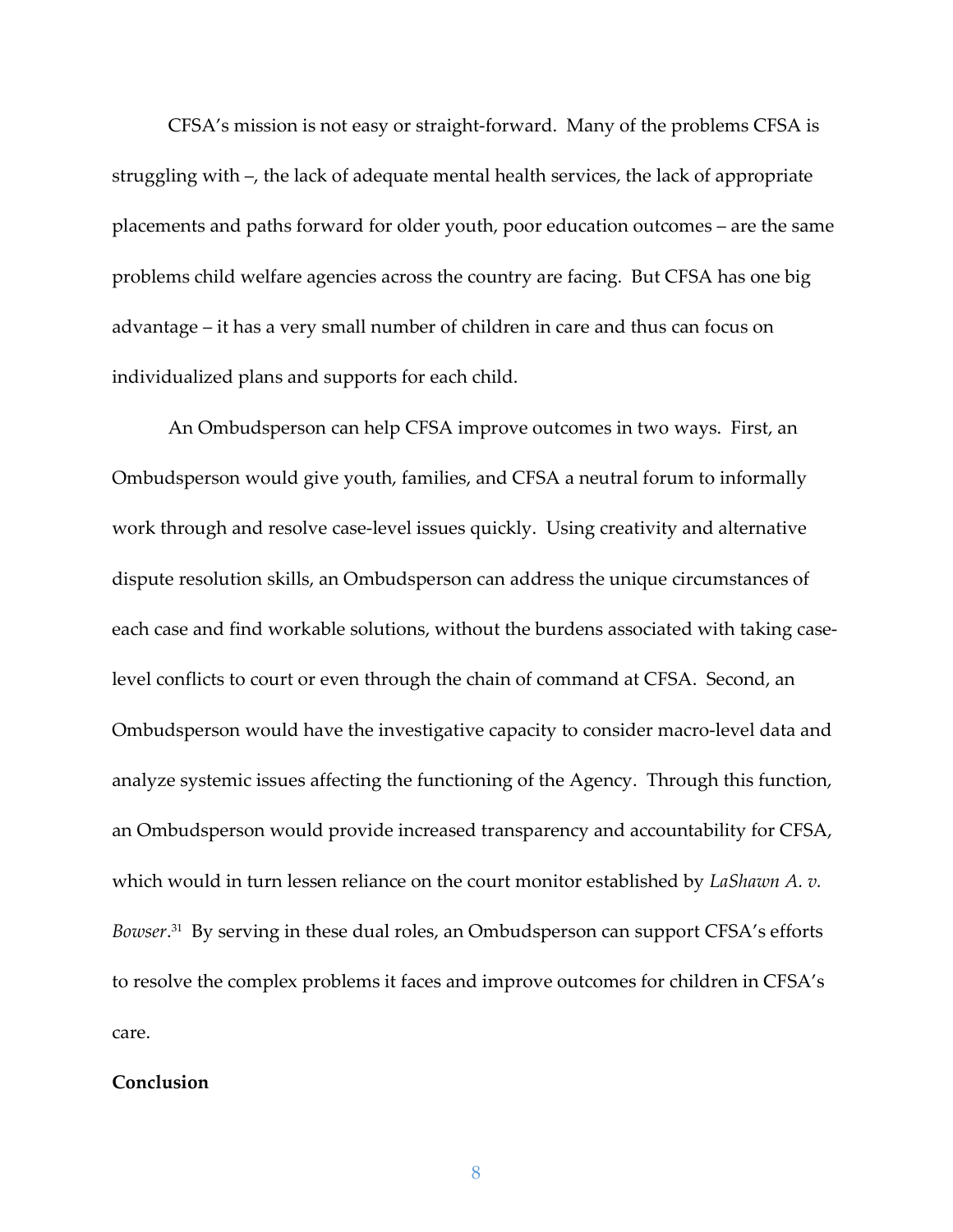Thank you for the opportunity to testify today and I look forward to answering

any questions.

content/uploads/2019/02/cfsa19.pdf, with Children and Families Service Agency, FY2019 Performance Oversight Reponses, response to Q39(b). Available at: https://dccouncil.us/wpcontent/uploads/2020/02/cfsa20.pdf.

<sup>8</sup> See Children and Families Service Agency, FY2018 Performance Oversight Reponses, response to Q41. Available at: https://dccouncil.us/wp-content/uploads/2019/02/cfsa19.pdf.

9 Id.

<sup>1</sup> Children's Law Center fights so every child in DC can grow up with a loving family, good health and a quality education. Judges, pediatricians and families turn to us to advocate for children who are abused or neglected, who aren't learning in school, or who have health problems that can't be solved by medicine alone. With nearly 100 staff and hundreds of pro bono lawyers, we reach 1 out of every 9 children in DC's poorest neighborhoods – more than 5,000 children and families each year. And, we multiply this impact by advocating for city-wide solutions that benefit all children.

<sup>&</sup>lt;sup>2</sup> CFSA Public Dashboard, Available at: https://cfsadashboard.dc.gov/.

<sup>&</sup>lt;sup>3</sup> DC Child and Family Services Agency, CFSA Videos for Children and Families Entering Foster Care, YOUTUBE (Feb. 12, 2020),

https://www.youtube.com/playlist?list=PLXk\_g2mnCvB7\_yuX8lUv4wjVJ\_Z2CAR6q.

<sup>4</sup> See Children and Families Service Agency, FY2019 Performance Oversight Reponses, response to Q97(l). Available at: https://dccouncil.us/wp-content/uploads/2020/02/cfsa20.pdf.

<sup>&</sup>lt;sup>5</sup> See Children and Families Service Agency, FY2019 Performance Oversight Reponses, response to Q131(a). Available at: https://dccouncil.us/wp-content/uploads/2020/02/cfsa20.pdf.

<sup>&</sup>lt;sup>6</sup> Letter from Judith Meltzer, Executive Vice President, Court Appointed Monitor, La Shawn A. v. Bowser, to The Honorable Thomas F. Hogan, (Dec. 10, 2019), Regarding LaShawn A. v. Bowser, Civil Action No. 89-1754 (TFH) Current Placement Data and Placement Commitment Updates.

<sup>7</sup> While increased identification is a positive outcome, we are concerned that the oversight responses indicated that the number of sex trafficking referrals that CFSA received from the Metropolitan Police Department is down from 27 in FY18 to 14 in FY19. Compare Children and Families Service Agency, FY2018 Performance Oversight Reponses, response to Q39(b). Available at: https://dccouncil.us/wp-

<sup>&</sup>lt;sup>10</sup> Compare Children and Families Service Agency, FY2018 Performance Oversight Reponses, response to Q87. Available at: https://dccouncil.us/wp-content/uploads/2019/02/cfsa19.pdf, with Children and Families Service Agency, FY2019 Performance Oversight Reponses, response to Q100. Available at: https://dccouncil.us/wp-content/uploads/2020/02/cfsa20.pdf.

<sup>&</sup>lt;sup>11</sup> CFAs utilizes both emergency placements and respite placements.

<sup>&</sup>lt;sup>12</sup> See Children and Families Service Agency, FY2019 Performance Oversight Reponses, response to Q101. Available at: https://dccouncil.us/wp-content/uploads/2020/02/cfsa20.pdf.

<sup>&</sup>lt;sup>13</sup> See Children and Families Service Agency, FY2018 Performance Oversight Reponses, response to Q89(a). Available at: https://dccouncil.us/wp-content/uploads/2019/02/cfsa19.pdf.

<sup>&</sup>lt;sup>14</sup> See Children and Families Service Agency, FY2019 Performance Oversight Reponses, response to Q102(a). Available at: https://dccouncil.us/wp-content/uploads/2020/02/cfsa20.pdf.